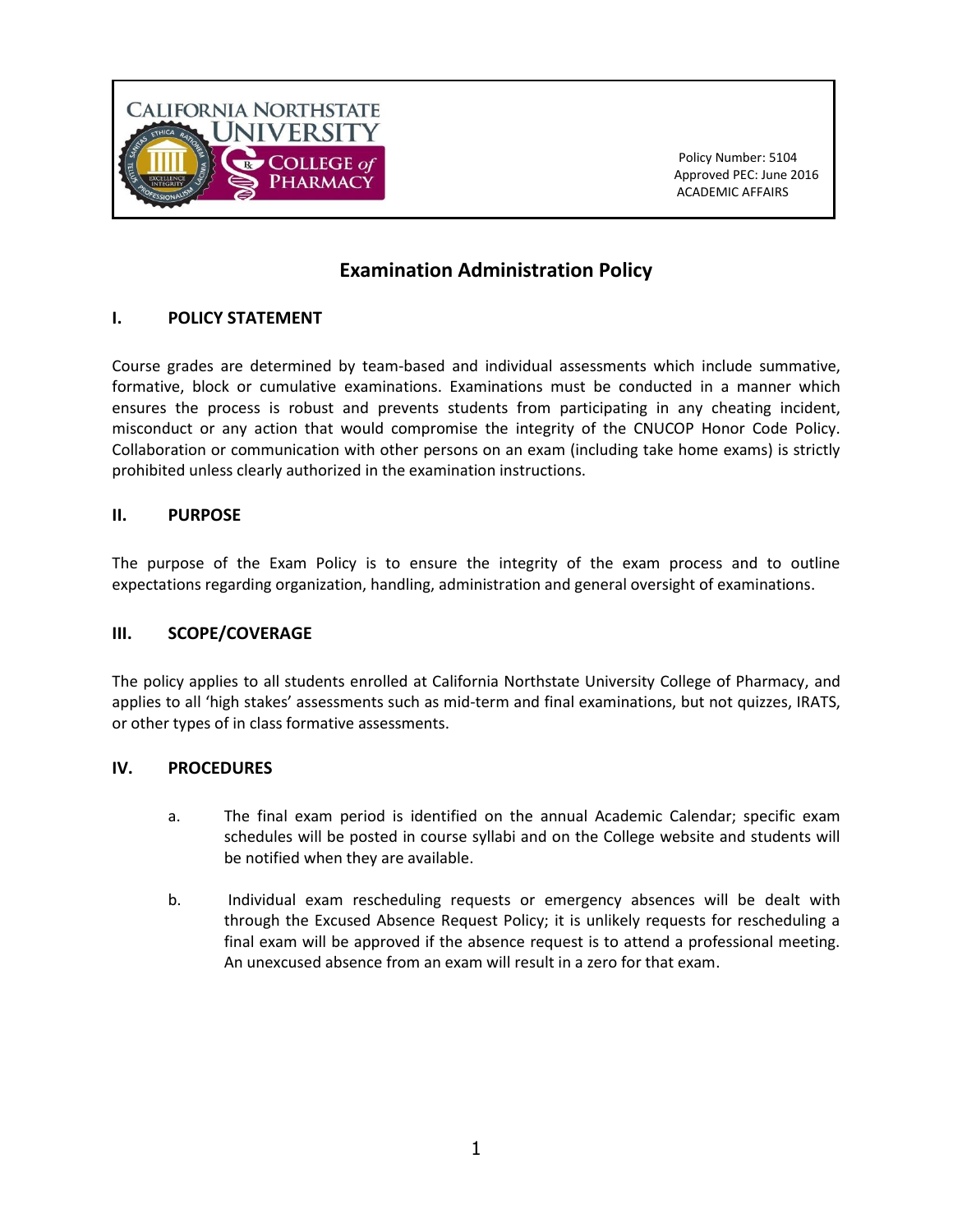

 Policy Number: 5104 Approved PEC: June 2016

- c. Emergency absences from exams will be excused only under exceptional circumstances. In such cases, students are required to make every reasonable effort to contact the professor (by phone or email) prior to the exam, or as soon after as possible. A student may be given a make-up exam if the student provides proof that the absence was due to circumstances beyond the student's control. Exam make-ups should be completed within **3 business days** from the originally scheduled exam date; course coordinators can exercise some discretion if a longer make-up period is deemed necessary. Failure to make-up the exam during the scheduled make-up time will result in a zero for the exam. The nature of the make-up exam will be at the sole discretion of the instructor, but will not be the same exam taken by the rest of the class.
- d**. For all exams students will be allocated to a seat by proctors and checked in so attendance can be monitored**. Exams will start at the scheduled time. No extra time will be allocated to students arriving late and students arriving late will not be allowed to take the exam if any student has completed or left the examination. The start and end time of the exam will be provided and monitored by the proctor(s).
- e. Exams will be administered online unless otherwise specified by faculty. Students are expected to have the exam downloaded and password screen open at the beginning of the test time. Failure to do so will not result in extra time. The exam will end after the allotted time, regardless of the time left on (except for a delayed start due to technical difficulties). Students must return scratch paper and demonstrate that answers have been uploaded before leaving the exam room. Student taking exams online are required to work independently without the use of textbooks, notebooks, audio or visual, or any input from others. Work submitted online must be work completed by the student only. Students should not take exams with others (even if 'open book'); failure to comply may be considered a violation of the Honor Code.
- f. All books, notes, backpacks, purses, coats, and other belongings, including all electronic communication devices (including cell phones, pagers, digital timers, etc.) must be deactivated/silenced and left at the front of the exam room. No hats, coats or sunglasses are allowed. Food and beverages are not allowed in the examination room at any time.